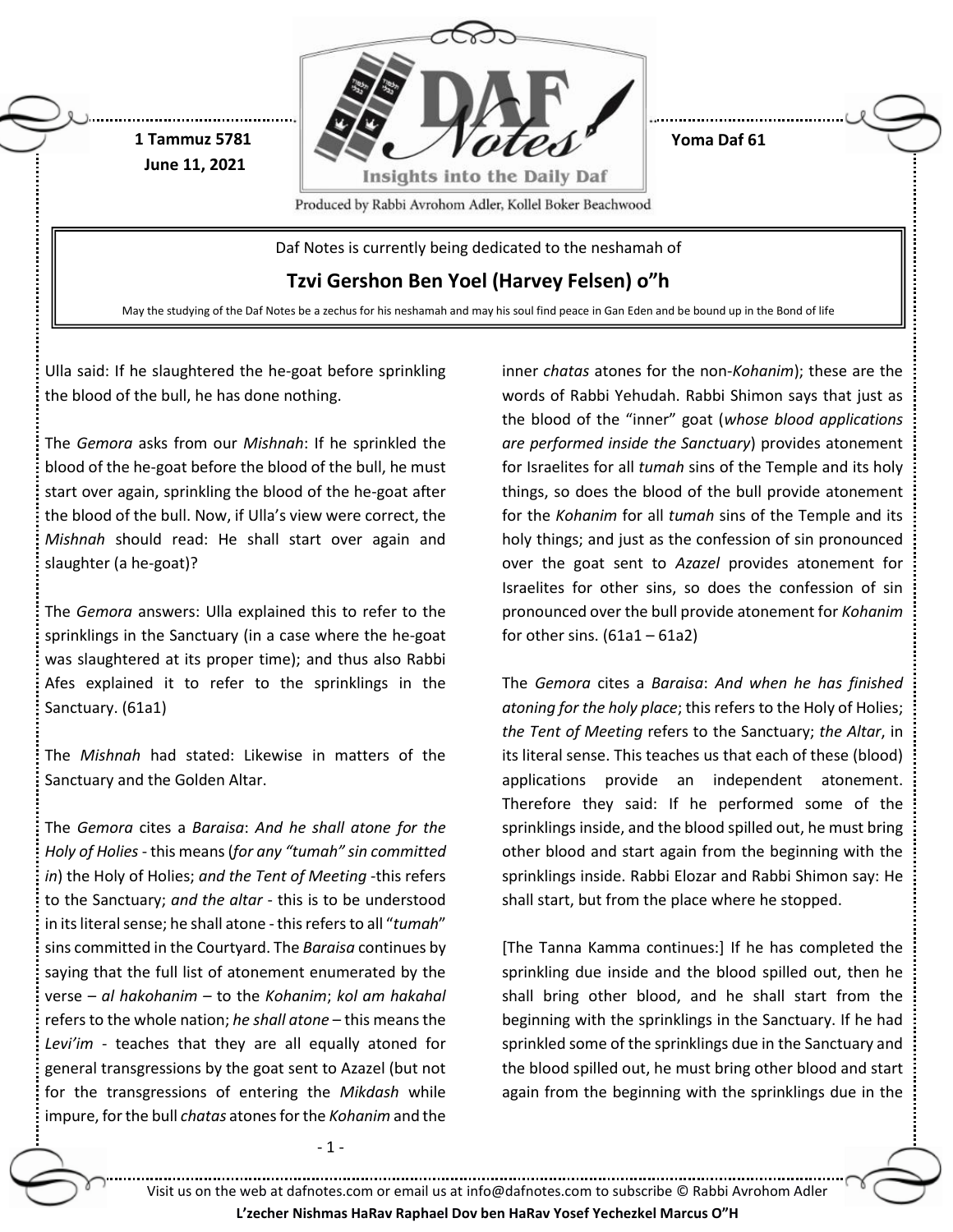

Sanctuary. Rabbi Elozar and Rabbi Shimon say: He must start, but from the place where he had stopped.

[The Tanna Kamma continues:] If he had completed the sprinklings due in the Sanctuary and then the blood spilled out, he must bring other blood and start again from the beginning with the sprinkling due on the Altar. If he had made some of the sprinklings due on the Altar and the blood spilled out, he must bring other blood and he shall start again from the beginning with the sprinklings due on the Altar. Rabbi Elozar and Rabbi Shimon say: He shall not start except from the place where he had stopped.

[The Baraisa continues:] If he had completed the sprinklings due on the Altar and the blood spilled out, all agree that this is not essential (to pour the remaining blood on the base of the Altar).

Rabbi Yochanan said: Both derive it from one Scriptural verse: *With the blood of the chatas of atonement . . . once a year*. Rabbi Meir holds: I (God) have spoken to you of one chatas (whereby to obtain one atonement), not of two chatas offerings (therefore, he must begin again with a new chatas); Rabbi Elozar and Rabbi Shimon maintain: I have spoken of one sprinkling, not of two sprinklings.  $(61a2 - 61a3)$ 

The *Gemora* cites a *Baraisa*: Rebbe said: Rabbi Yaakov taught me a distinction with regard to the *lugin* (of oil of the metzora process). [With regard to the lugin of oil used for the purification of the metzora, Rabbi Yaakov had taught that unlike the sprinklings of Yom Kippur, there was no dispute concerning the question here where one must start again after a service had been performed out of order, and R' Elozar and R' Shimon agree to R' Meir that if the oil spilled, the process must be repeated.]

The *Gemora* asks: But is there no dispute? Surely it has been taught in a *Baraisa*: If he made some of the sprinklings inside (the Sanctuary), and the oil spilled out, he must bring another *log* (of oil) and start again from the beginning with the sprinklings due inside. Rabbi Elozar and Rabbi Shimon say: He starts again from the place where he had stopped.

[The Tanna Kamma continues:] If he had completed the sprinklings due inside (the Sanctuary) and the *log* spilled out, he must bring another *log* and start again from the beginning with the application on the thumbs and toes. If he had made some of the applications on the thumbs and toes and the *log* spilled out, he must bring another *log* and start over again from the beginning with the applications on the thumbs and toes. Rabbi Elozar and Rabbi Shimon say: He must start where he had stopped before.

[The Baraisa continues:] If he had completed the applications due on the thumbs and toes and the *log* spilled out, they all agree that the applications on the head (of the metzora) are not essential. [Evidently, there is a disagreement  $-$  even by the case of a metzora!?

The *Gemora* answers: Rather say that Rabbi Yaakov taught me the dispute concerning the *log*. (61a3 – 61a4)

The Master had said: The applications on the head are not essential. What is the reason for that? Shall I say because Scripture says: And what remains over of the oil, but then [when it says]: But that which is left of the meal-offering etc., would you say that there, too, it is not essential? — It is different there because it is written: 'And the rest' and 'what remains over'. (61a4)

Rabbi Yochanan said: If the asham of a *metzora* had been slaughtered not for its own purpose, in that we find a dispute between Rabbi Meir, and Rabbi Elozar and Rabbi Shimon. Rabbi Meir, who said he must bring another one and start all over from the beginning, would here consistently hold that he must bring another (animal as) asham and slaughter it, whereas Rabbi Elozar and Rabbi Shimon, who say that he must start at the place he had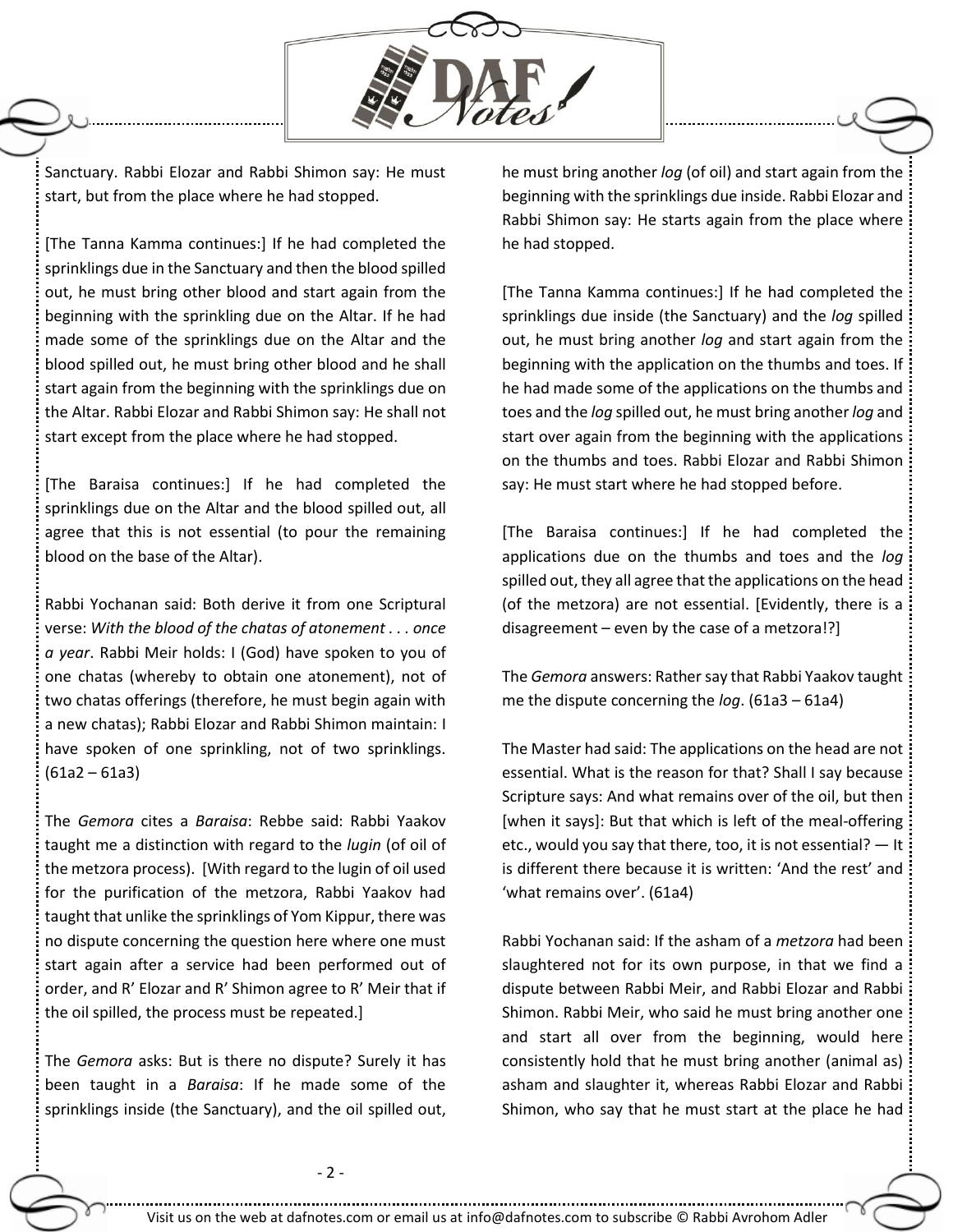

left off before, would hold that here there is no remedy. [R' Meir, who maintains that part of a service that has not been completed is disregarded, would similarly regard this incomplete asham as not offered and would require another asham; whereas R' Elozar and R' Shimon, who do not disregard that part of the service which had been performed, would hold that he cannot bring a new asham, as the Torah explicitly states: 'one lamb for an asham,' and not two.]

Rav Chisda asked them: Surely it is written: "it" (as an asham can be offered; implying that no other can be offered)?

The *Gemora* notes: This indeed is a difficulty.

The *Gemora* cites a *Baraisa* which supports Rabbi Yochanan: If the *asham* of a *metzora* was slaughtered not for its own sake, or if the *Kohen* did not apply the blood upon the thumb and toe of the *metzora*, it is nevertheless offered upon the altar, and it still requires the libations; but he must bring another *asham* offering to render him permitted (*that he may enter the camp*).

Rav Chisda, however, will answer you that it means that he is required to offer another one, but he has no remedy to get it.

The Gemora asks: Would a Tanna state "required," but mean that there is no remedy?

The Gemora answers: yes! The *Gemora* proves from the following *Baraisa* that a Tanna would indeed talk in such a manner: Beis Shammai says that a bald *nazir* is required to pass a razor over his head. Beis Hillel holds that this is not required. And Rabbi Avina explained: When Beis Shammai said that "he is required," he meant that he has no remedy (*for it is useless for him to pass a razor over his bald head*).

The *Gemora* notes that this is in contrast to that of Rabbi Pedas, for Rabbi Pedas said that Beis Shamai and Rabbi Eliezer both say the same thing. Beis Shamai – we have already mentioned. Rabbi Eliezer said in a *Baraisa*: A *metzora* that does not have a thumb (*on his right hand*) or a big toe (*on his right foot*) can never become *tahor* (*for his purification process involves the Kohen sprinkling blood from the korban asham on his thumb and big toe*); these are the words of Rabbi Eliezer. Rabbi Shimon says: If the blood is applied on his left hand, he will have discharged his obligation. (61a4 – 61b2)

The *Gemora* cites a *Baraisa*: *And he will take.* One might think he will take this blood with a vessel. The verse states: *And he will place (the blood on the metzora).* This teaches us to compare the taking to the placing of the blood. Just as the placing is done with the hand of the *Kohen*, so too the taking is done with the hand of the *Kohen*. One might think that he also accepts the blood that is meant to be sprinkled on the Altar with his hand. The verse states: *For like a chatas is the asham*. Just as the *chatas* requires a vessel for accepting the blood, so too the *asham* requires a vessel for accepting the blood. In conclusion, this means that two *Kohanim* accept the blood from an *asham metzora*. One does so with his hand, the other does so with a vessel. The one who does so with a vessel does the sprinklings on the Altar, and the one who does so with his hand places the blood on the *metzora*. (61b2 – 61b3)

The *Gemora* cites a *Baraisa*: All of them (all the bulls and he-goats mentioned in our Mishnah, in connection with blood that spilled before the completion of the individual atonement or the entire service in question, and for which substitutes are necessary, must be burned outside the three camps, and they) render the garments *tamei*, and are to be burned in the place where the ashes are deposited; these are the words of Rabbi Elozar and Rabbi Shimon. The Sages say: They do not render the garments *tamei*, and they are not to be burned in the place where